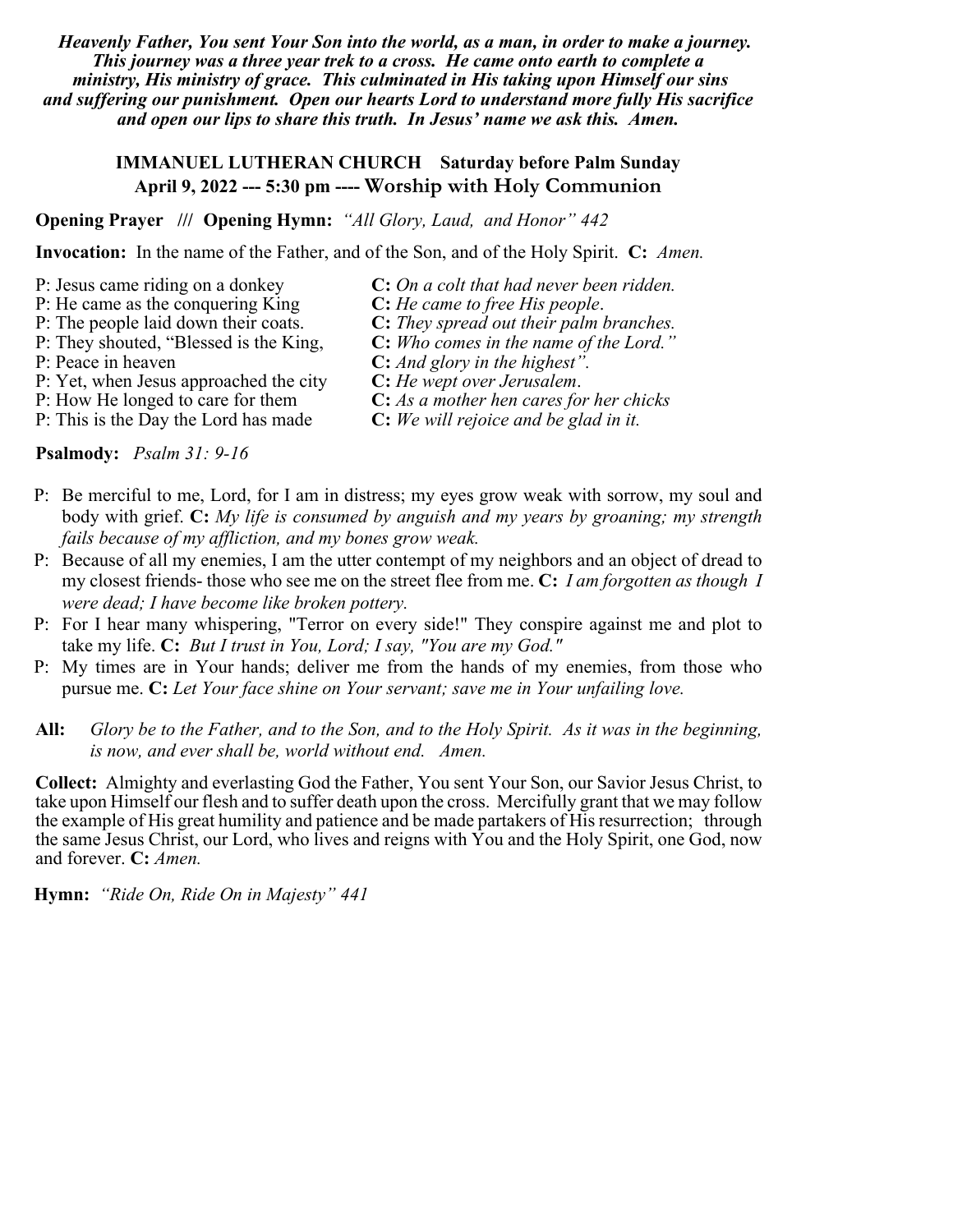*(Prefatory Remarks)* **O.T. Lesson:** *Deuteronomy 32:36-39 ///* **Epistle Lesson:** *Philippians 2: 5-11*

**Holy Gospel:** *John 12: 12-19 "The next day the great crowd that had come for the Feast heard that Jesus was on His way to Jerusalem. They took palm branches and went out to meet Him, shouting,*

*"Hosanna!"*

*"Blessed is he who comes in the name of the Lord!"*

*"Blessed is the king of Israel!"*

*Jesus found a young donkey and sat upon it, as it is written:*

*"Do not be afraid, O Daughter of Zion; see, your king is coming, seated on a donkey's colt." At first His disciples did not understand all this. Only after Jesus was glorified did they* 

*realize that these things had been written about Him and that these things had been done to Him. Now the crowd that was with Him when He called Lazarus from the tomb and raised him from the dead continued to spread the word. Many people, because they had heard that He had given this miraculous sign, went out to meet Him. So the Pharisees said to one another, "See, this is getting us nowhere. Look how the whole world has gone after Him!"*

**Hymn:** *"Jesus, Refuge of the Weary" 423*

**Children's Sermon** *///* **Sermon** *///* **Confession of Faith**: *Nicene Creed (back of hymnal)*

# **Offering brought to the Altar**

**Prayers:** The families of Hamby, Midge; Hawkins, Ron, Julie and Brandon; and Herrmann, Adam, Alysa and Collins.

**Lord's Prayer** (back of hymnal)

## **Confession of Sins**

**C:** *Most merciful God, we confess that we are by nature sinful and unclean. We have sinned against You in thought, word, and deed, by what we have done and by what we have left undone. We have not loved You with our whole heart; we have not loved our neighbors as ourselves. We justly deserve Your present and eternal punishment. For the sake of Your Son, Jesus Christ, our Lord, have mercy upon us. Forgive us, and lead us, so that we may delight in Your will and walk in Your ways to the glory of Your holy name. Amen.*

**Absolution:** Upon this your confession, I by virtue of my office as a called and ordained servant of the Word, announce the grace of God unto all of you, and in the stead and by the command of my Lord Jesus Christ, I forgive you all your sins in the name of the Father, and of the Son, and of the Holy Spirit. Amen.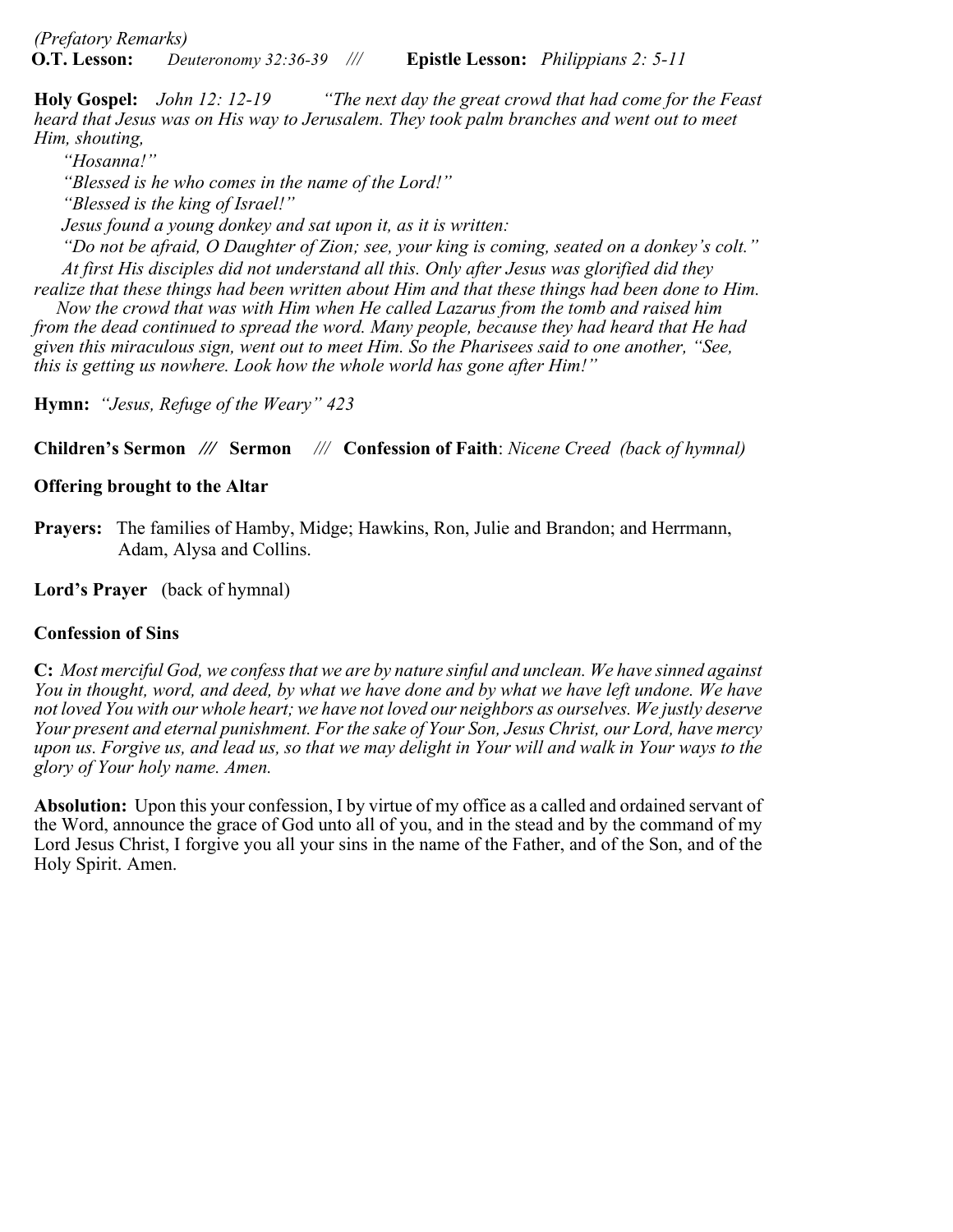**Admonition to Communicants:** I exhort you in Christ; that you give attention to the Testament of Christ in true faith, and above all take to heart the Words with which Christ presents His body and blood to us for forgiveness. That you take note of, and give thanks for, the boundless love that He showed us when He saved us from the wrath of God, sin, death, and hell by His blood; and that you then externally receive the bread and wine, that is, His body and blood, as a guarantee and pledge. Let us then in His name, according to His command, and with His own Words administer and receive His Sacrament.

### **Blessing of Elements /// Distribution /// Hymn:** *"Hosanna, Loud Hosanna" 443*

**Closing Collect:** *Heavenly Father, You grant us Your Spirit to open our eyes and enlighten our minds to serve You and fellow believers; lead us by Your Spirit to enable us to witness of Your love, live according to Your will, bring Your Word of life to others, rejoice in the goodness You have showered upon us, and reflect Your love in how we reach out to others; through Jesus Christ, Your Son, our Lord, who lives and reigns with You and the Holy Spirit, one God, now and forever. Amen.*

## **Benediction**

All hymns used by permission. Lutheran Service Book Hymn License #100014726 Lutheran Service Book Liturgy License #000014726

#### **Kirk Horstmeyer, Pastor Karen Whitehead, Organist**

#### **WHAT THE SCRIPTURES TEACH CONCERNING THE LORD'S SUPPER**

In I Corinthians 11 the Holy Spirit led Paul to write, "This is my body" and "This cup is the new covenant in my blood" to explain the spiritual truth of the Supper: Christ is truly present in His body and blood in the bread and wine. This is a mystery, a Heavenly gift; one we can only understand in faith. Paul further says, "Therefore whoever eats the bread and drinks the cup of the Lord in an unworthy manner, shall be guilty of the body and blood of the Lord" and, "let a man examine himself...for he who eats and drinks, eats and drinks judgment to himself if he does not judge the body rightly." There is no doubt from our Lord's Word, we are receiving His body and blood. The Father offers us forgiveness, unity of faith, strengthening of faith, etc.; it is never our right, we approach His altar only by His invitation. If you are visiting we ask that you please speak with the Pastor before receiving the Lord's Supper. We strive to lovingly carry out our responsibility to ensure the supper remains a blessing for all, never a curse. May His richest blessing be upon all of you.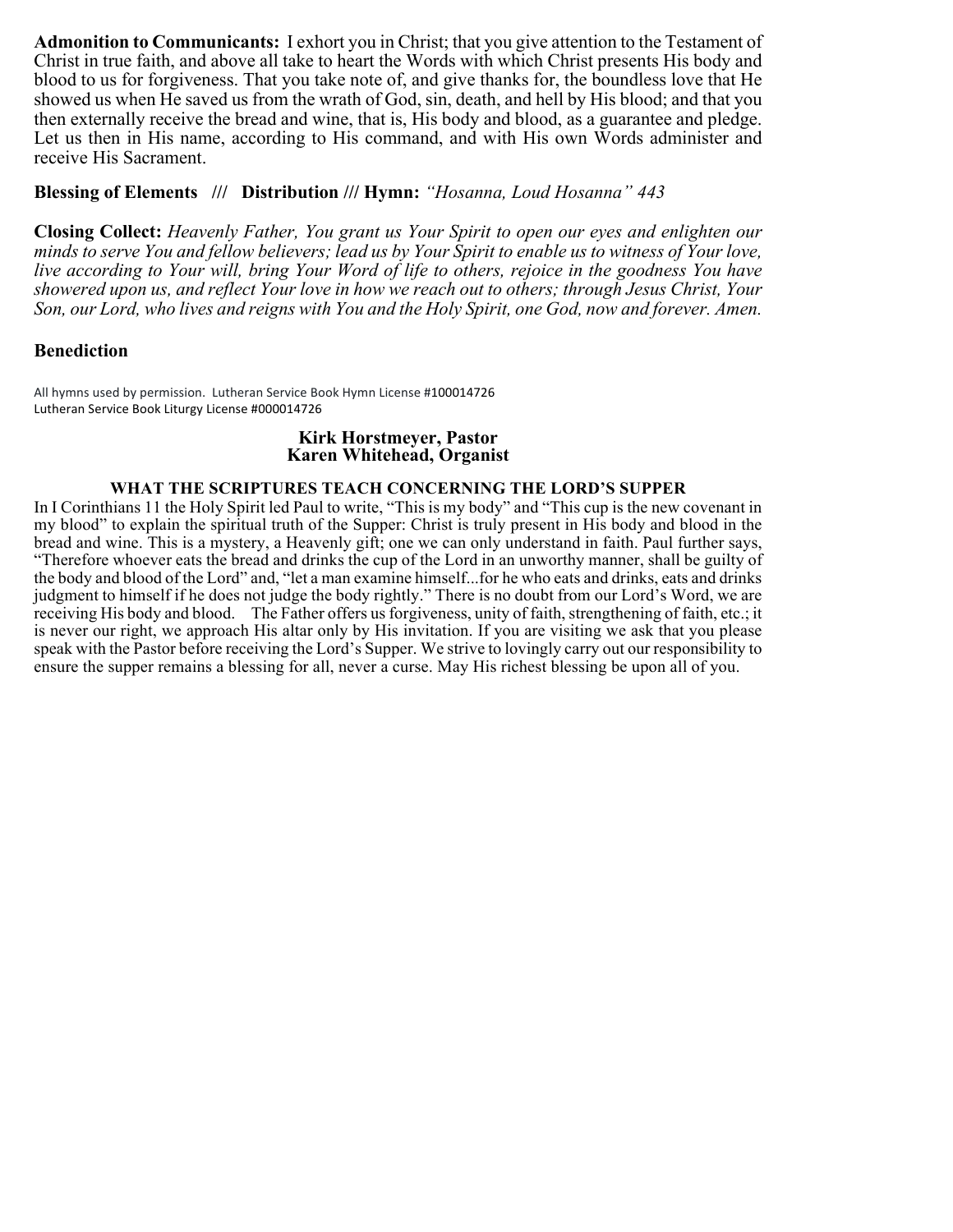# **THIS WEEK**

| <b>TONIGHT:</b>       | Palm Saturday Worship w/HC 5:30 pm                                      |
|-----------------------|-------------------------------------------------------------------------|
| <b>SUNDAY:</b>        | Palm Sunday Worship 8 am, SS 9:10 am, Children's Easter Egg Hunt during |
|                       | Sunday School 9:10 am, Palm Sunday Worship 10:15 am                     |
| <b>TUESDAY:</b>       | Confirmation 6 pm                                                       |
| <b>THURSDAY:</b>      | Bible Study 9:30 am, Maundy Thursday Meal 6:15 pm, Maundy Thursday      |
|                       | Worship 7 pm                                                            |
| <b>FRIDAY:</b>        | Good Friday Service 7 pm                                                |
| <b>Next SATURDAY:</b> | Confirmation 9:30 am, Holy Saturday Worship w/HC 5:30 pm                |
| <b>Next SUNDAY:</b>   | Sunrise Service w/HC 6:30 am, Breakfast Served 8-9 am, No SS today,     |
|                       | Easter Worship w/HC 9:30 am                                             |

**WEEKLY ATTENDANCE:** Sat, Apr 2: 68 LS: 47; Sun, Apr 3: 8 am: 46 LS: 37; 10:15 am: 88 LS:57; Lent Service:

**MEMBER PRAYER LIST:** Next Sat and Sun we will be praying for the following: Heuring, Jim and Debbie; Hill, Warren, Jackie, Addison and Jude; and Hoffherr,Michael and Stephanie.

**VOTER'S MEETING:** There will be a Voter's Meeting on Sunday, April 24 following the 10:15 service in the Lounge. All committees please be represented and all members are welcome to attend.



# **FISH FRY NEWS:** W**ELCOME TO THE NEW CHAIRMAN SARAH JOHNSON**.

Fish Fry date is Friday, May 6. Sign-up Sheets will be on the board in the Lounge. You can bring in your Chinese Auction donations and put in the Church office.